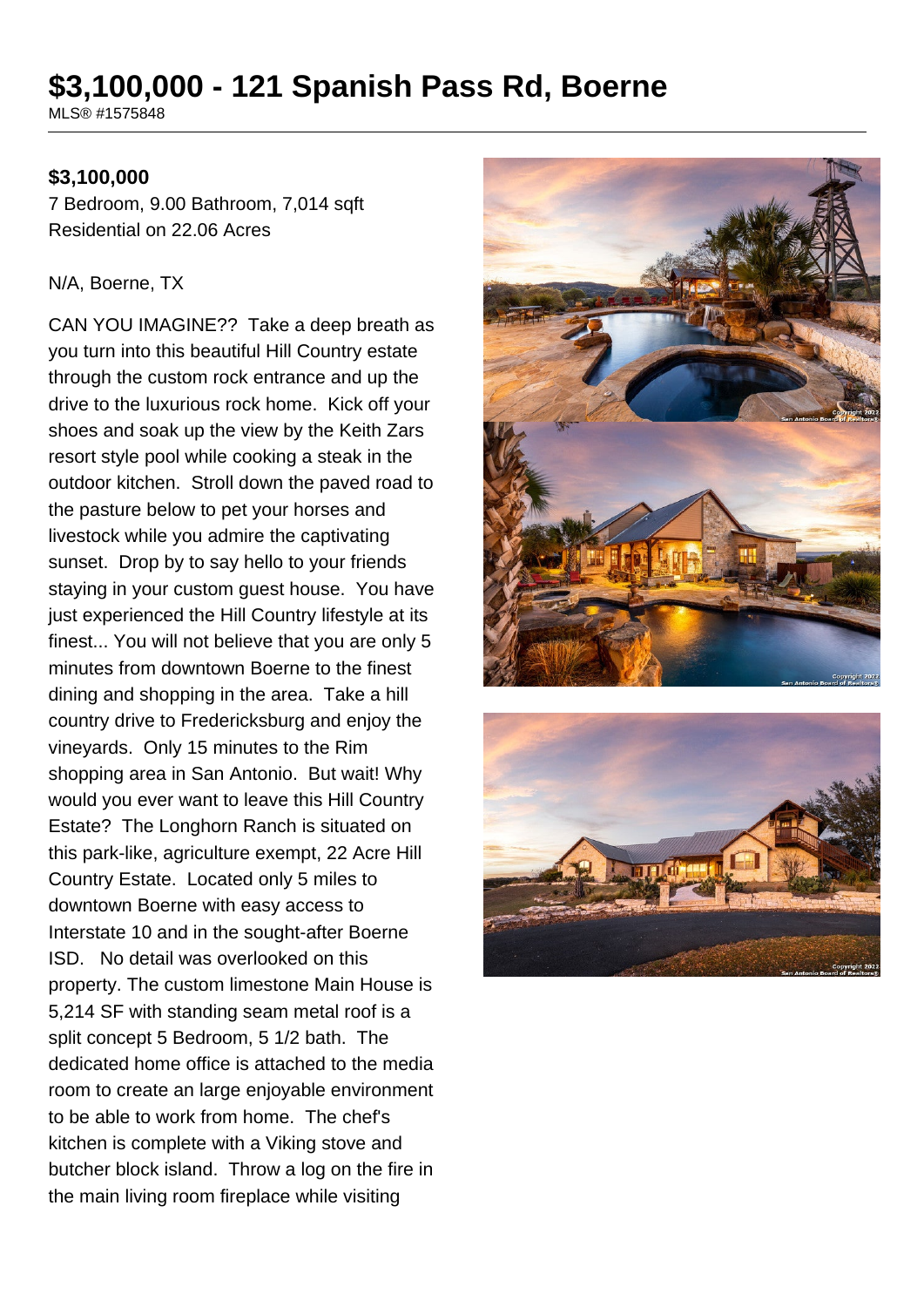with your guests in the formal dining room with Hill Country view. The custom hardwood floors and wood trim throughout create a warm and inviting feeling right when you walk in the door. This home is designed for a family of any size. No detail was overlooked in the guest home on the property. The custom rock fireplace and perfect floor plan will make guests feel right at home for a long weekend or for months at a time. There is also a studio apartment under the same room as the guest house. The barn is complete with a cement floor and roll up door. Pastures are complete with new fencing, water, and cover to get out of the weather. This property is one-of-a-kind and is incredibly well-maintained. The land has been cleared of cedar trees and can be mowed with a zero turn mower. It is hard to find property in the area with both incredible views and good soil with limited rock. That is what makes this area of the county so sought-after and appealing. The location and easy access to Interstate 10 provide easy commuting. RESORT STYLE POOL - CUSTOM HOME - GUEST HOME - AGRICULTURE EXEMPT!! This property has it all, don't miss this one!

Built in 2006

#### **Essential Information**

| MLS@#                 | 1575848        |
|-----------------------|----------------|
| Price                 | \$3,100,000    |
| <b>Bedrooms</b>       | 7              |
| <b>Bathrooms</b>      | 9.00           |
| <b>Full Baths</b>     | 7              |
| <b>Half Baths</b>     | $\mathfrak{p}$ |
| <b>Square Footage</b> | 7,014          |
| Acres                 | 22.06          |
| <b>Year Built</b>     | 2006           |
| <u>I</u> vpe          | Residential    |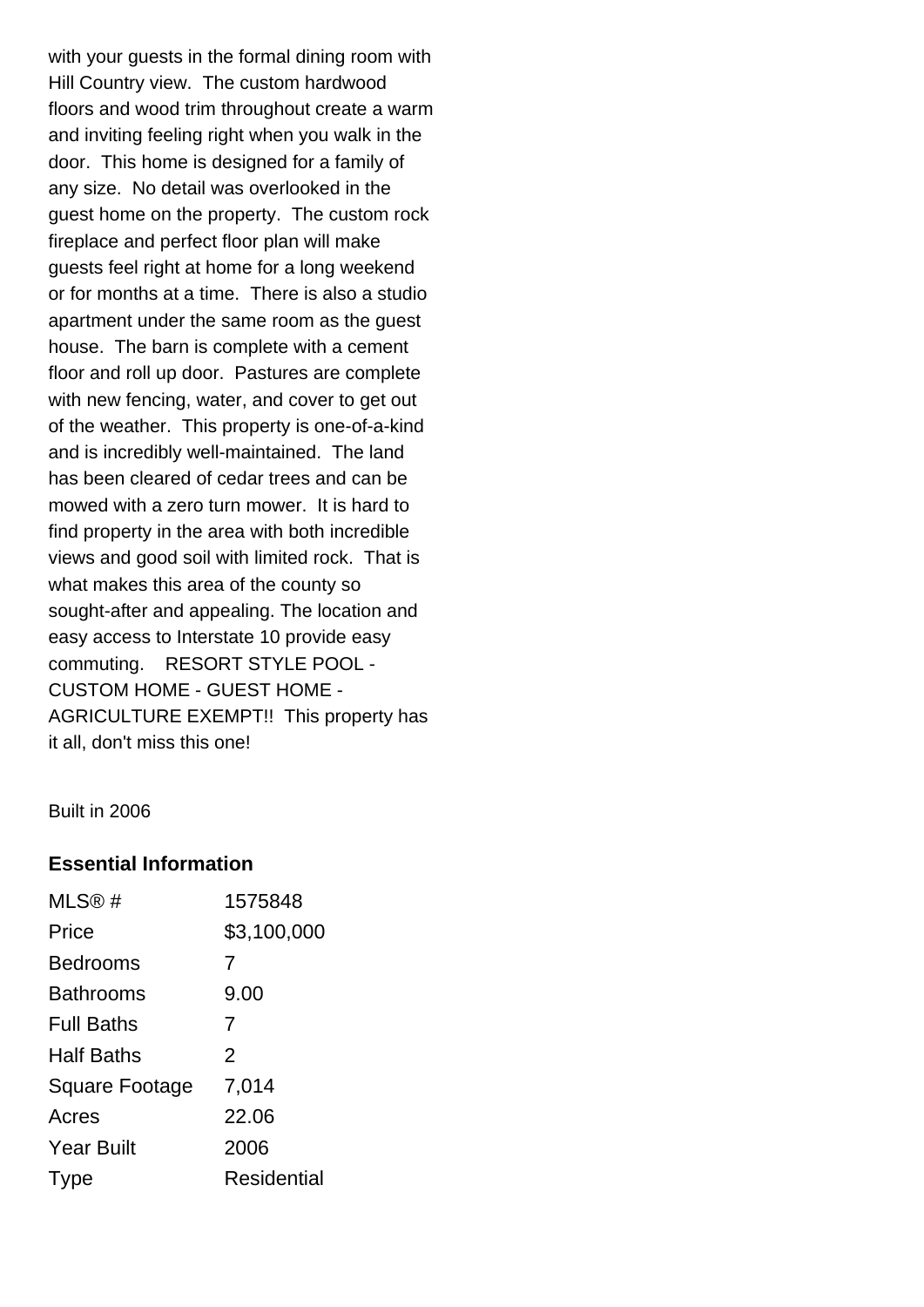| Sub-Type      | <b>Single Family Detached</b>        |
|---------------|--------------------------------------|
| <b>Style</b>  | Two Story, Ranch, Texas Hill Country |
| <b>Status</b> | Active                               |

# **Community Information**

| Address         | 121 Spanish Pass Rd |
|-----------------|---------------------|
| Area            | 2507                |
| Subdivision     | N/A                 |
| City            | <b>Boerne</b>       |
| County          | Kendall             |
| <b>State</b>    | <b>TX</b>           |
| <b>Zip Code</b> | 78006               |

#### **Amenities**

| Amenities | <b>None</b>                                 |
|-----------|---------------------------------------------|
| Parking   | Detached                                    |
| Has Pool  | Yes                                         |
| Pool      | In Ground Pool, Adjoining Pool/Spa, Hot Tub |

#### **Interior**

| Interior | Two Living Area, Separate Dining Room, Eat-In Kitchen, Two Eating         |
|----------|---------------------------------------------------------------------------|
|          | Areas, Island Kitchen, Study/Library, Utility Room Inside, High Ceilings, |
|          | Open Floor Plan, Cable TV Available, High Speed Internet, Telephone,      |
|          | Walk in Closets                                                           |

Appliances Ceiling Fans, Washer Connection, Dryer Connection, Built-In Oven, Gas Cooking, Refrigerator, Disposal, Dishwasher, Double Ovens, Custom **Cabinets** 

| Heating         | Central            |
|-----------------|--------------------|
| Cooling         | <b>One Central</b> |
| Fireplace       | Yes                |
| # of Fireplaces |                    |

| <b>Fireplaces</b> | Living Room |
|-------------------|-------------|
|                   |             |

| # of Stories   | 2 |
|----------------|---|
| <b>Stories</b> | 2 |

## **Exterior**

Exterior 4 Sides Masonry, Siding Exterior Features Covered Patio, Special Yard Lighting, Mature Trees, Detached Quarters, Outdoor Kitchen, Additional Dwelling, Horse Stalls/Barn, Other - See Remarks